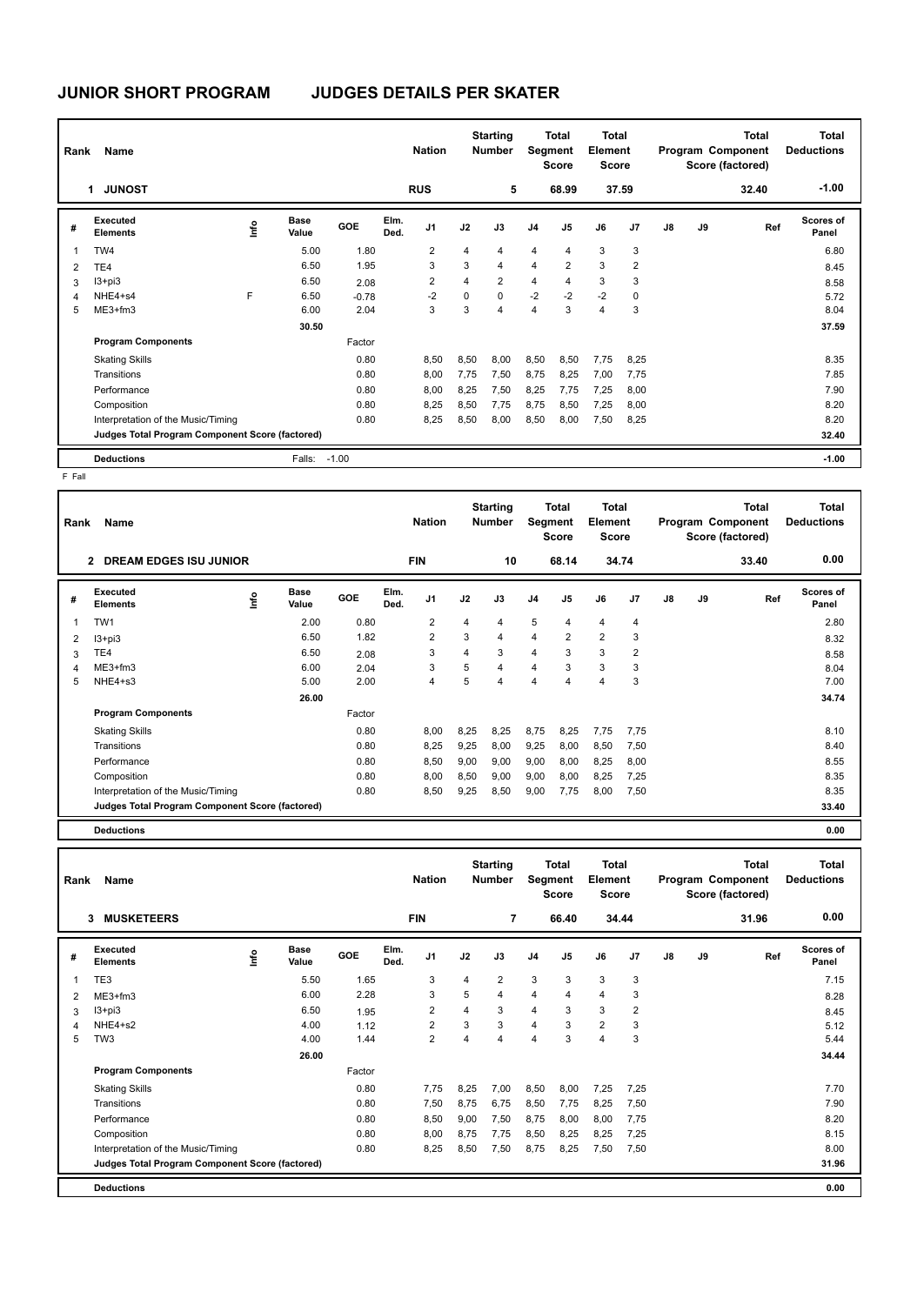| Rank | Name                                            |      |                      |        |              | <b>Nation</b>  |      | <b>Starting</b><br><b>Number</b> |                | <b>Total</b><br>Segment<br><b>Score</b> | Total<br>Element<br><b>Score</b> |                |    |    | Total<br>Program Component<br>Score (factored) | <b>Total</b><br><b>Deductions</b> |
|------|-------------------------------------------------|------|----------------------|--------|--------------|----------------|------|----------------------------------|----------------|-----------------------------------------|----------------------------------|----------------|----|----|------------------------------------------------|-----------------------------------|
|      | <b>4 LES SUPREMES JUNIOR</b>                    |      |                      |        |              | <b>CAN</b>     |      | 4                                |                | 65.15                                   |                                  | 33.83          |    |    | 31.32                                          | 0.00                              |
| #    | Executed<br><b>Elements</b>                     | lnfo | <b>Base</b><br>Value | GOE    | Elm.<br>Ded. | J <sub>1</sub> | J2   | J3                               | J <sub>4</sub> | J5                                      | J6                               | J <sub>7</sub> | J8 | J9 | Ref                                            | Scores of<br>Panel                |
| 1    | $ME3+fm2$                                       |      | 5.00                 | 1.50   |              | $\overline{2}$ | 3    | 3                                | $\overline{4}$ | $\overline{4}$                          | 3                                | $\overline{2}$ |    |    |                                                | 6.50                              |
| 2    | TE4                                             |      | 6.50                 | 1.43   |              | $\overline{2}$ | 1    | $\overline{2}$                   | 3              | $\overline{2}$                          | $\overline{2}$                   | 3              |    |    |                                                | 7.93                              |
| 3    | $13 + pi2$                                      |      | 5.00                 | 1.30   |              | 3              | 3    | $\overline{2}$                   | $\overline{4}$ | 3                                       | $\overline{2}$                   | $\overline{2}$ |    |    |                                                | 6.30                              |
| 4    | NHE4+s3                                         |      | 5.00                 | 1.40   |              | 2              | 3    | 3                                | $\overline{4}$ | 3                                       | 3                                | 1              |    |    |                                                | 6.40                              |
| 5    | TW4                                             |      | 5.00                 | 1.70   |              | 3              | 4    | $\overline{4}$                   | $\overline{4}$ | 3                                       | 3                                | $\overline{2}$ |    |    |                                                | 6.70                              |
|      |                                                 |      | 26.50                |        |              |                |      |                                  |                |                                         |                                  |                |    |    |                                                | 33.83                             |
|      | <b>Program Components</b>                       |      |                      | Factor |              |                |      |                                  |                |                                         |                                  |                |    |    |                                                |                                   |
|      | <b>Skating Skills</b>                           |      |                      | 0.80   |              | 7.75           | 7,25 | 6,75                             | 8,75           | 8,25                                    | 7,25                             | 7,25           |    |    |                                                | 7.55                              |
|      | Transitions                                     |      |                      | 0.80   |              | 8,00           | 8,50 | 6,00                             | 9,00           | 8,00                                    | 8,00                             | 6,75           |    |    |                                                | 7.85                              |
|      | Performance                                     |      |                      | 0.80   |              | 8,00           | 8,00 | 7,00                             | 8,75           | 8,25                                    | 7,75                             | 7,25           |    |    |                                                | 7.85                              |
|      | Composition                                     |      |                      | 0.80   |              | 8,00           | 8,75 | 7,00                             | 9,00           | 8,25                                    | 8,25                             | 7,00           |    |    |                                                | 8.05                              |
|      | Interpretation of the Music/Timing              |      |                      | 0.80   |              | 8,50           | 8.00 | 6,25                             | 9,00           | 8,00                                    | 7.75                             | 7.00           |    |    |                                                | 7.85                              |
|      | Judges Total Program Component Score (factored) |      |                      |        |              |                |      |                                  |                |                                         |                                  |                |    |    |                                                | 31.32                             |
|      | <b>Deductions</b>                               |      |                      |        |              |                |      |                                  |                |                                         |                                  |                |    |    |                                                | 0.00                              |

| Rank                    | Name                                            |      |                      |         |              | <b>Nation</b>  |                | <b>Starting</b><br><b>Number</b> |                | <b>Total</b><br>Segment<br><b>Score</b> | <b>Total</b><br>Element<br><b>Score</b> |                |    |    | <b>Total</b><br>Program Component<br>Score (factored) | <b>Total</b><br><b>Deductions</b> |
|-------------------------|-------------------------------------------------|------|----------------------|---------|--------------|----------------|----------------|----------------------------------|----------------|-----------------------------------------|-----------------------------------------|----------------|----|----|-------------------------------------------------------|-----------------------------------|
|                         | 5 NEXXICE                                       |      |                      |         |              | <b>CAN</b>     |                | 12                               |                | 62.73                                   |                                         | 33.85          |    |    | 29.88                                                 | $-1.00$                           |
| #                       | Executed<br><b>Elements</b>                     | ١nf٥ | <b>Base</b><br>Value | GOE     | Elm.<br>Ded. | J <sub>1</sub> | J2             | J3                               | J <sub>4</sub> | J <sub>5</sub>                          | J6                                      | J7             | J8 | J9 | Ref                                                   | <b>Scores of</b><br>Panel         |
| $\overline{\mathbf{1}}$ | TW4                                             |      | 5.00                 | 1.40    |              | 1              | 3              | 3                                | $\mathbf{3}$   | 3                                       | 3                                       | $\overline{2}$ |    |    |                                                       | 6.40                              |
| 2                       | NHE4+s3                                         |      | 5.00                 | 1.30    |              | 2              | $\overline{2}$ | 3                                | 3              | 3                                       | 3                                       | $\overline{2}$ |    |    |                                                       | 6.30                              |
| 3                       | $ME3+fm2$                                       |      | 5.00                 | 1.40    |              | 2              | 3              | 3                                | $\overline{4}$ | 3                                       | 3                                       | 2              |    |    |                                                       | 6.40                              |
| 4                       | $12 + pi3$                                      |      | 5.50                 | 1.32    |              | 3              | 3              | $\overline{2}$                   | 4              | $\overline{2}$                          | 2                                       |                |    |    |                                                       | 6.82                              |
| 5                       | TE4                                             |      | 6.50                 | 1.43    |              | $\overline{2}$ | 3              | $\overline{2}$                   | $\overline{4}$ | $\overline{1}$                          | $\overline{2}$                          | $\overline{2}$ |    |    |                                                       | 7.93                              |
|                         |                                                 |      | 27.00                |         |              |                |                |                                  |                |                                         |                                         |                |    |    |                                                       | 33.85                             |
|                         | <b>Program Components</b>                       |      |                      | Factor  |              |                |                |                                  |                |                                         |                                         |                |    |    |                                                       |                                   |
|                         | <b>Skating Skills</b>                           |      |                      | 0.80    |              | 7,50           | 7,25           | 7,00                             | 8,25           | 8,00                                    | 7,25                                    | 7,00           |    |    |                                                       | 7.40                              |
|                         | Transitions                                     |      |                      | 0.80    |              | 7,00           | 8,50           | 6,75                             | 8,75           | 7,50                                    | 7,75                                    | 6,75           |    |    |                                                       | 7.50                              |
|                         | Performance                                     |      |                      | 0.80    |              | 7,50           | 7,50           | 6,75                             | 8,50           | 7,50                                    | 7,00                                    | 7,25           |    |    |                                                       | 7.35                              |
|                         | Composition                                     |      |                      | 0.80    |              | 8,00           | 8,00           | 6,75                             | 8,75           | 7,75                                    | 7,75                                    | 7,00           |    |    |                                                       | 7.70                              |
|                         | Interpretation of the Music/Timing              |      |                      | 0.80    |              | 7,50           | 7,75           | 7,00                             | 8,75           | 7,50                                    | 7,25                                    | 6,75           |    |    |                                                       | 7.40                              |
|                         | Judges Total Program Component Score (factored) |      |                      |         |              |                |                |                                  |                |                                         |                                         |                |    |    |                                                       | 29.88                             |
|                         | <b>Deductions</b>                               |      | Falls:               | $-1.00$ |              |                |                |                                  |                |                                         |                                         |                |    |    |                                                       | $-1.00$                           |

| Rank | Name                                            |      |                      |         |              | <b>Nation</b>  |                | <b>Starting</b><br><b>Number</b> |                | <b>Total</b><br>Segment<br><b>Score</b> | <b>Total</b><br>Element<br><b>Score</b> |                |    |    | <b>Total</b><br>Program Component<br>Score (factored) | <b>Total</b><br><b>Deductions</b> |
|------|-------------------------------------------------|------|----------------------|---------|--------------|----------------|----------------|----------------------------------|----------------|-----------------------------------------|-----------------------------------------|----------------|----|----|-------------------------------------------------------|-----------------------------------|
|      | <b>SKYLINERS</b><br>6                           |      |                      |         |              | <b>USA</b>     |                | 14                               |                | 62.65                                   |                                         | 33.89          |    |    | 29.76                                                 | $-1.00$                           |
| #    | Executed<br><b>Elements</b>                     | Info | <b>Base</b><br>Value | GOE     | Elm.<br>Ded. | J <sub>1</sub> | J2             | J3                               | J <sub>4</sub> | J5                                      | J6                                      | J <sub>7</sub> | J8 | J9 | Ref                                                   | Scores of<br>Panel                |
|      | TW4                                             |      | 5.00                 | 1.40    |              | 3              | $\overline{2}$ | 3                                | 3              | $\overline{2}$                          | 3                                       | 3              |    |    |                                                       | 6.40                              |
| 2    | TE4                                             |      | 6.50                 | 1.43    |              | 2              | $\overline{2}$ | 1                                | 3              | $\overline{2}$                          | 3                                       | $\overline{2}$ |    |    |                                                       | 7.93                              |
| 3    | ME3+fm3                                         |      | 6.00                 | 2.16    |              | 2              | $\overline{4}$ | 3                                | $\overline{4}$ | $\overline{4}$                          | 4                                       | 3              |    |    |                                                       | 8.16                              |
| 4    | NHE4+s3                                         | F    | 5.00                 | $-0.20$ |              | $\Omega$       | 1              | $\Omega$                         | 0              | $-1$                                    | $-1$                                    | $-1$           |    |    |                                                       | 4.80                              |
| 5    | $I2 + pi3$                                      |      | 5.50                 | 1.10    |              | $\overline{2}$ | 3              | $\overline{2}$                   | $\overline{4}$ | $\overline{1}$                          | 1                                       | $\overline{2}$ |    |    |                                                       | 6.60                              |
|      |                                                 |      | 28.00                |         |              |                |                |                                  |                |                                         |                                         |                |    |    |                                                       | 33.89                             |
|      | <b>Program Components</b>                       |      |                      | Factor  |              |                |                |                                  |                |                                         |                                         |                |    |    |                                                       |                                   |
|      | <b>Skating Skills</b>                           |      |                      | 0.80    |              | 7,50           | 7,25           | 7,50                             | 8,25           | 7,25                                    | 7,00                                    | 7,75           |    |    |                                                       | 7.45                              |
|      | Transitions                                     |      |                      | 0.80    |              | 7,75           | 7,50           | 7,00                             | 8,50           | 7,00                                    | 7,00                                    | 7,25           |    |    |                                                       | 7.30                              |
|      | Performance                                     |      |                      | 0.80    |              | 8,00           | 7,00           | 7,25                             | 8,25           | 6,75                                    | 6,75                                    | 7,50           |    |    |                                                       | 7.30                              |
|      | Composition                                     |      |                      | 0.80    |              | 8,00           | 7,25           | 7,75                             | 8,50           | 7,25                                    | 7,50                                    | 7,75           |    |    |                                                       | 7.65                              |
|      | Interpretation of the Music/Timing              |      |                      | 0.80    |              | 8,00           | 7,50           | 7,25                             | 8,50           | 7,25                                    | 7,25                                    | 7,50           |    |    |                                                       | 7.50                              |
|      | Judges Total Program Component Score (factored) |      |                      |         |              |                |                |                                  |                |                                         |                                         |                |    |    |                                                       | 29.76                             |
|      | <b>Deductions</b>                               |      | Falls:               | $-1.00$ |              |                |                |                                  |                |                                         |                                         |                |    |    |                                                       | $-1.00$                           |

F Fall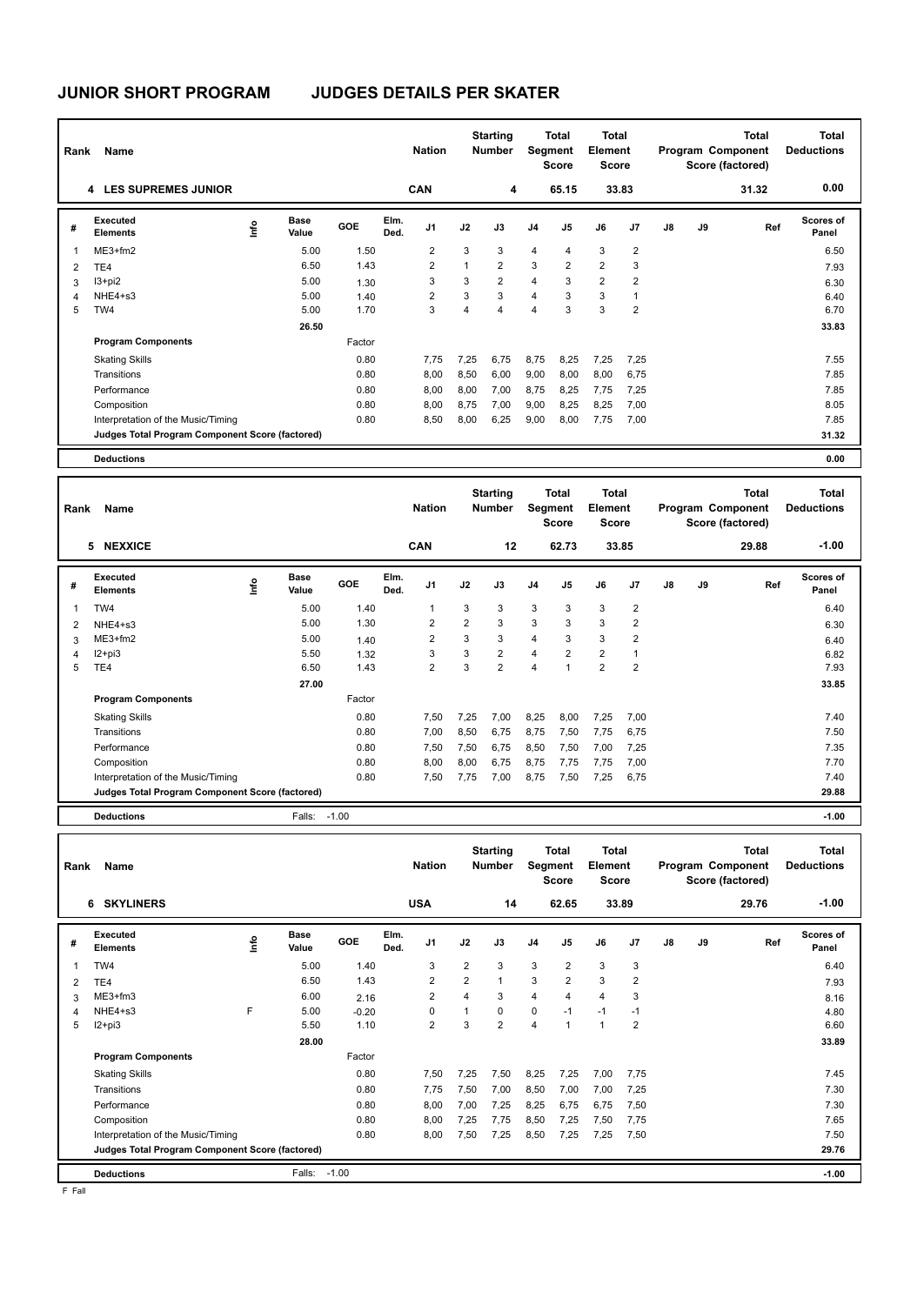| Rank | Name                                            |      |                      |        |              | <b>Nation</b>  |                | <b>Starting</b><br><b>Number</b> |                | <b>Total</b><br>Segment<br><b>Score</b> | <b>Total</b><br>Element<br><b>Score</b> |                |               |    | <b>Total</b><br>Program Component<br>Score (factored) | <b>Total</b><br><b>Deductions</b> |
|------|-------------------------------------------------|------|----------------------|--------|--------------|----------------|----------------|----------------------------------|----------------|-----------------------------------------|-----------------------------------------|----------------|---------------|----|-------------------------------------------------------|-----------------------------------|
|      | <b>TEAMS ELITE</b><br>$\overline{7}$            |      |                      |        |              | <b>USA</b>     |                | 3                                |                | 62.60                                   |                                         | 34.08          |               |    | 28.52                                                 | 0.00                              |
| #    | Executed<br><b>Elements</b>                     | ١nfo | <b>Base</b><br>Value | GOE    | Elm.<br>Ded. | J <sub>1</sub> | J2             | J3                               | J <sub>4</sub> | J <sub>5</sub>                          | J6                                      | J7             | $\mathsf{J}8$ | J9 | Ref                                                   | <b>Scores of</b><br>Panel         |
| 1    | TE3                                             |      | 5.50                 | 0.88   |              | 1              |                | $\overline{2}$                   | 3              | 1                                       | $\overline{2}$                          | $\overline{2}$ |               |    |                                                       | 6.38                              |
| 2    | $13 + pi3$                                      |      | 6.50                 | 1.56   |              | $\overline{2}$ | $\overline{2}$ | $\overline{2}$                   | $\overline{4}$ | 3                                       | 3                                       | $\overline{2}$ |               |    |                                                       | 8.06                              |
| 3    | NHE4+s3                                         |      | 5.00                 | 1.20   |              | $\overline{2}$ | 3              | 3                                | 3              | $\overline{2}$                          | $\overline{2}$                          | $\overline{2}$ |               |    |                                                       | 6.20                              |
| 4    | TW4                                             |      | 5.00                 | 1.00   |              | 1              | 3              | 3                                | 3              | 1                                       | 1                                       | 2              |               |    |                                                       | 6.00                              |
| 5    | $ME3+fm3$                                       |      | 6.00                 | 1.44   |              | 2              | $\overline{2}$ | 3                                | $\overline{4}$ | 3                                       | $\overline{2}$                          | 2              |               |    |                                                       | 7.44                              |
|      |                                                 |      | 28.00                |        |              |                |                |                                  |                |                                         |                                         |                |               |    |                                                       | 34.08                             |
|      | <b>Program Components</b>                       |      |                      | Factor |              |                |                |                                  |                |                                         |                                         |                |               |    |                                                       |                                   |
|      | <b>Skating Skills</b>                           |      |                      | 0.80   |              | 7.00           | 6,75           | 6,50                             | 8,00           | 7,00                                    | 6,25                                    | 6,50           |               |    |                                                       | 6.75                              |
|      | Transitions                                     |      |                      | 0.80   |              | 7,50           | 8,25           | 6,00                             | 7,75           | 6.75                                    | 7,00                                    | 6,75           |               |    |                                                       | 7.15                              |
|      | Performance                                     |      |                      | 0.80   |              | 7,75           | 7,50           | 6,50                             | 8,00           | 7,25                                    | 7,00                                    | 7,00           |               |    |                                                       | 7.30                              |
|      | Composition                                     |      |                      | 0.80   |              | 8,00           | 8,00           | 6,25                             | 7,75           | 7,25                                    | 6,50                                    | 6,75           |               |    |                                                       | 7.25                              |
|      | Interpretation of the Music/Timing              |      |                      | 0.80   |              | 7,50           | 7,25           | 6,00                             | 8,00           | 7,50                                    | 6,75                                    | 7,00           |               |    |                                                       | 7.20                              |
|      | Judges Total Program Component Score (factored) |      |                      |        |              |                |                |                                  |                |                                         |                                         |                |               |    |                                                       | 28.52                             |
|      | <b>Deductions</b>                               |      |                      |        |              |                |                |                                  |                |                                         |                                         |                |               |    |                                                       | 0.00                              |

| Rank | Name                                            |                                  |                      |         |              | <b>Nation</b>  |                | <b>Starting</b><br><b>Number</b> | Segment        | <b>Total</b><br><b>Score</b> | <b>Total</b><br>Element<br><b>Score</b> |                |    |    | <b>Total</b><br>Program Component<br>Score (factored) | <b>Total</b><br><b>Deductions</b> |
|------|-------------------------------------------------|----------------------------------|----------------------|---------|--------------|----------------|----------------|----------------------------------|----------------|------------------------------|-----------------------------------------|----------------|----|----|-------------------------------------------------------|-----------------------------------|
|      | <b>TEAM CONVIVIUM</b><br>8                      |                                  |                      |         |              | <b>SWE</b>     |                | 1                                |                | 47.32                        |                                         | 24.84          |    |    | 23.48                                                 | $-1.00$                           |
| #    | Executed<br><b>Elements</b>                     | $\mathop{\mathsf{Irr}}\nolimits$ | <b>Base</b><br>Value | GOE     | Elm.<br>Ded. | J <sub>1</sub> | J2             | J3                               | J <sub>4</sub> | J5                           | J6                                      | J <sub>7</sub> | J8 | J9 | Ref                                                   | <b>Scores of</b><br>Panel         |
|      | NHE4+s3                                         |                                  | 5.00                 | 0.60    |              | $\overline{1}$ | 1              | $\overline{1}$                   | 3              | $\overline{2}$               | 0                                       | $\overline{1}$ |    |    |                                                       | 5.60                              |
| 2    | $13 + pi2$                                      |                                  | 5.00                 | 0.50    |              |                | 1              | 1                                | $\overline{2}$ | 1                            | 0                                       |                |    |    |                                                       | 5.50                              |
| 3    | TE <sub>2</sub>                                 |                                  | 4.00                 | 0.24    |              | $\Omega$       | 1              | $-1$                             | $\overline{2}$ | 1                            | 1                                       | 0              |    |    |                                                       | 4.24                              |
| 4    | $ME3+fm2$                                       |                                  | 5.00                 | 0.10    |              | $-1$           | 1              | $-1$                             | $\overline{2}$ | 1                            | 0                                       | 0              |    |    |                                                       | 5.10                              |
| 5    | TW <sub>3</sub>                                 |                                  | 4.00                 | 0.40    |              | 0              | $\overline{2}$ | $\mathbf 0$                      | $\overline{2}$ | $\overline{ }$               |                                         | 1              |    |    |                                                       | 4.40                              |
|      |                                                 |                                  | 23.00                |         |              |                |                |                                  |                |                              |                                         |                |    |    |                                                       | 24.84                             |
|      | <b>Program Components</b>                       |                                  |                      | Factor  |              |                |                |                                  |                |                              |                                         |                |    |    |                                                       |                                   |
|      | <b>Skating Skills</b>                           |                                  |                      | 0.80    |              | 6,00           | 6,50           | 5,00                             | 7,00           | 6,50                         | 5,00                                    | 5,25           |    |    |                                                       | 5.85                              |
|      | Transitions                                     |                                  |                      | 0.80    |              | 5,50           | 6,75           | 5,25                             | 7,00           | 6,00                         | 4,50                                    | 5,75           |    |    |                                                       | 5.85                              |
|      | Performance                                     |                                  |                      | 0.80    |              | 5,75           | 7,00           | 5,50                             | 6,75           | 5,75                         | 5,00                                    | 5,50           |    |    |                                                       | 5.85                              |
|      | Composition                                     |                                  |                      | 0.80    |              | 6,25           | 6,50           | 5,75                             | 6,75           | 6,50                         | 4,75                                    | 5,75           |    |    |                                                       | 6.15                              |
|      | Interpretation of the Music/Timing              |                                  |                      | 0.80    |              | 5,50           | 6,00           | 5,00                             | 6,50           | 6,25                         | 4,75                                    | 5,50           |    |    |                                                       | 5.65                              |
|      | Judges Total Program Component Score (factored) |                                  |                      |         |              |                |                |                                  |                |                              |                                         |                |    |    |                                                       | 23.48                             |
|      | <b>Deductions</b>                               |                                  | Falls:               | $-1.00$ |              |                |                |                                  |                |                              |                                         |                |    |    |                                                       | $-1.00$                           |

| Rank | Name                                            |             |                      |         |              | <b>Nation</b>  |                | <b>Starting</b><br><b>Number</b> |                | <b>Total</b><br>Segment<br><b>Score</b> | <b>Total</b><br>Element<br><b>Score</b> |       |               |    | <b>Total</b><br>Program Component<br>Score (factored) | <b>Total</b><br><b>Deductions</b> |
|------|-------------------------------------------------|-------------|----------------------|---------|--------------|----------------|----------------|----------------------------------|----------------|-----------------------------------------|-----------------------------------------|-------|---------------|----|-------------------------------------------------------|-----------------------------------|
|      | <b>TEAM JEANNE D'ARC</b><br>9                   |             |                      |         |              | <b>FRA</b>     |                | 9                                |                | 40.96                                   |                                         | 19.64 |               |    | 21.32                                                 | 0.00                              |
| #    | <b>Executed</b><br><b>Elements</b>              | <u>info</u> | <b>Base</b><br>Value | GOE     | Elm.<br>Ded. | J <sub>1</sub> | J2             | J3                               | J <sub>4</sub> | J5                                      | J6                                      | J7    | $\mathsf{J}8$ | J9 | Ref                                                   | Scores of<br>Panel                |
|      | $ME3+fm1$                                       |             | 4.00                 | 0.40    |              | 1              | $\overline{2}$ | $-1$                             | $\overline{2}$ | $\mathbf{1}$                            | 1                                       | 0     |               |    |                                                       | 4.40                              |
| 2    | NHE4+s2                                         |             | 4.00                 | 0.24    |              | 0              | 1              | $\mathbf{1}$                     | $\mathbf{1}$   | $\mathbf{1}$                            | 0                                       | $-1$  |               |    |                                                       | 4.24                              |
| 3    | TW <sub>3</sub>                                 |             | 4.00                 | 0.72    |              | $\overline{2}$ | $\overline{2}$ | 1                                | $\overline{2}$ | $\overline{2}$                          | $\overline{2}$                          |       |               |    |                                                       | 4.72                              |
| 4    | $12+pi2$                                        |             | 4.00                 | 0.08    |              | $-1$           | 1              | $\mathbf{1}$                     | $\overline{2}$ | $\mathbf{1}$                            | $-1$                                    | $-1$  |               |    |                                                       | 4.08                              |
| 5    | TE <sub>1</sub>                                 |             | 2.50                 | $-0.30$ |              | $-1$           | $-2$           | $\mathbf 0$                      | $-1$           | $-1$                                    | $-1$                                    | $-2$  |               |    |                                                       | 2.20                              |
|      |                                                 |             | 18.50                |         |              |                |                |                                  |                |                                         |                                         |       |               |    |                                                       | 19.64                             |
|      | <b>Program Components</b>                       |             |                      | Factor  |              |                |                |                                  |                |                                         |                                         |       |               |    |                                                       |                                   |
|      | <b>Skating Skills</b>                           |             |                      | 0.80    |              | 5,50           | 5,25           | 5,50                             | 5,50           | 5,25                                    | 4,50                                    | 4,00  |               |    |                                                       | 5.20                              |
|      | Transitions                                     |             |                      | 0.80    |              | 6,00           | 5,75           | 5,00                             | 5,25           | 4,75                                    | 4,50                                    | 4,25  |               |    |                                                       | 5.05                              |
|      | Performance                                     |             |                      | 0.80    |              | 6,00           | 5,75           | 5,00                             | 5,75           | 5,50                                    | 5,50                                    | 4,25  |               |    |                                                       | 5.50                              |
|      | Composition                                     |             |                      | 0.80    |              | 5,75           | 5,75           | 5,25                             | 5,50           | 5,50                                    | 5,00                                    | 4,25  |               |    |                                                       | 5.40                              |
|      | Interpretation of the Music/Timing              |             |                      | 0.80    |              | 6,25           | 6,50           | 4,75                             | 5,75           | 5,25                                    | 5,50                                    | 4,75  |               |    |                                                       | 5.50                              |
|      | Judges Total Program Component Score (factored) |             |                      |         |              |                |                |                                  |                |                                         |                                         |       |               |    |                                                       | 21.32                             |
|      | <b>Deductions</b>                               |             |                      |         |              |                |                |                                  |                |                                         |                                         |       |               |    |                                                       | 0.00                              |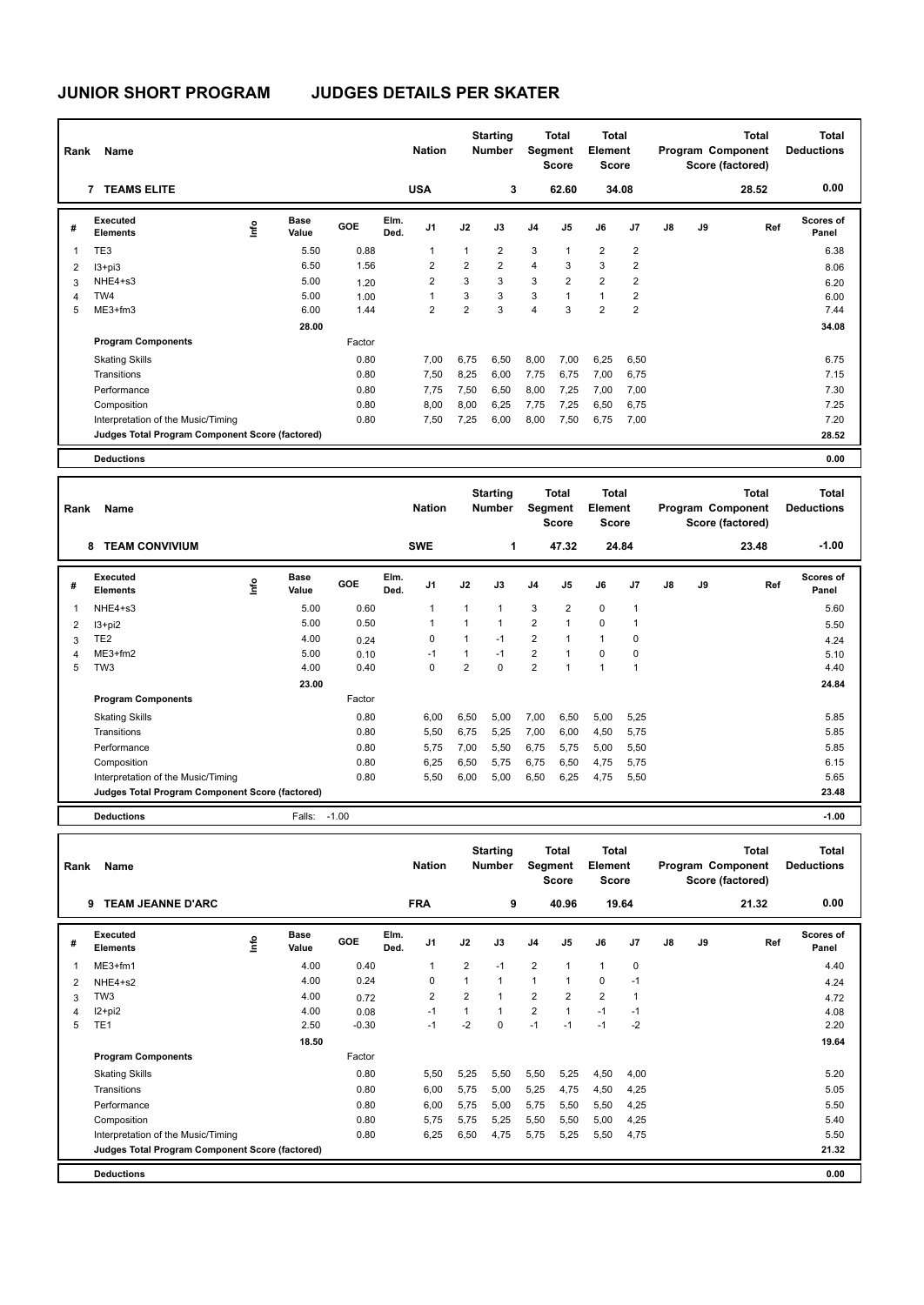| Rank           | Name                                            |    |                      |         |              | <b>Nation</b>  |      | <b>Starting</b><br><b>Number</b> |                | <b>Total</b><br>Segment<br><b>Score</b> | <b>Total</b><br>Element<br><b>Score</b> |       |               |    | <b>Total</b><br>Program Component<br>Score (factored) | <b>Total</b><br><b>Deductions</b> |
|----------------|-------------------------------------------------|----|----------------------|---------|--------------|----------------|------|----------------------------------|----------------|-----------------------------------------|-----------------------------------------|-------|---------------|----|-------------------------------------------------------|-----------------------------------|
| 10             | <b>CHRYSALIDES</b>                              |    |                      |         |              | <b>FRA</b>     |      | $\mathbf{2}$                     |                | 33.28                                   |                                         | 16.20 |               |    | 18.08                                                 | $-1.00$                           |
| #              | Executed<br><b>Elements</b>                     | ۴ů | <b>Base</b><br>Value | GOE     | Elm.<br>Ded. | J <sub>1</sub> | J2   | J3                               | J <sub>4</sub> | J5                                      | J6                                      | J7    | $\mathsf{J}8$ | J9 | Ref                                                   | Scores of<br>Panel                |
| 1              | TW <sub>2</sub>                                 |    | 3.00                 | 0.18    |              | 0              | 1    | $\overline{1}$                   | $\mathbf{1}$   | $\mathbf{1}$                            | $\mathbf 0$                             | $-2$  |               |    |                                                       | 3.18                              |
| $\overline{2}$ | TE <sub>1</sub>                                 |    | 2.50                 | $-0.15$ |              | $-1$           | $-1$ | $-1$                             | $\mathbf 0$    | 0                                       | $\mathbf 0$                             | $-2$  |               |    |                                                       | 2.35                              |
| 3              | $13 + pi2$                                      |    | 5.00                 | $-0.30$ |              | $-1$           | $-1$ | $-1$                             | $\mathbf 0$    | $\Omega$                                | $\mathbf 0$                             | $-1$  |               |    |                                                       | 4.70                              |
| 4              | $ME3+fm1$                                       |    | 4.00                 | $-0.48$ |              | 0              | $-2$ | $-2$                             | $-1$           | $\mathbf 0$                             | $-1$                                    | $-2$  |               |    |                                                       | 3.52                              |
| 5              | NHE3+s1                                         |    | 2.50                 | $-0.05$ |              | 0              | 1    | $\mathbf 0$                      | $\mathbf 0$    | $\Omega$                                | $-1$                                    | $-1$  |               |    |                                                       | 2.45                              |
|                |                                                 |    | 17.00                |         |              |                |      |                                  |                |                                         |                                         |       |               |    |                                                       | 16.20                             |
|                | <b>Program Components</b>                       |    |                      | Factor  |              |                |      |                                  |                |                                         |                                         |       |               |    |                                                       |                                   |
|                | <b>Skating Skills</b>                           |    |                      | 0.80    |              | 4,50           | 4,25 | 4,75                             | 4,50           | 4,75                                    | 4,00                                    | 3,25  |               |    |                                                       | 4.40                              |
|                | Transitions                                     |    |                      | 0.80    |              | 4,50           | 4,75 | 4,25                             | 4,25           | 4,50                                    | 4,50                                    | 4,00  |               |    |                                                       | 4.40                              |
|                | Performance                                     |    |                      | 0.80    |              | 5,00           | 4,50 | 4,50                             | 4,75           | 4,75                                    | 4,25                                    | 3,50  |               |    |                                                       | 4.55                              |
|                | Composition                                     |    |                      | 0.80    |              | 5,00           | 5,00 | 4,50                             | 4,75           | 4,75                                    | 4,75                                    | 3,50  |               |    |                                                       | 4.75                              |
|                | Interpretation of the Music/Timing              |    |                      | 0.80    |              | 4,75           | 4,25 | 4,50                             | 4,75           | 5,00                                    | 4,25                                    | 4,00  |               |    |                                                       | 4.50                              |
|                | Judges Total Program Component Score (factored) |    |                      |         |              |                |      |                                  |                |                                         |                                         |       |               |    |                                                       | 18.08                             |
|                | <b>Deductions</b>                               |    | Falls:               | $-1.00$ |              |                |      |                                  |                |                                         |                                         |       |               |    |                                                       | $-1.00$                           |

| Rank | Name                                            |      |                      |         |              | <b>Nation</b>  |              | <b>Starting</b><br><b>Number</b> |                | Total<br>Segment<br><b>Score</b> | <b>Total</b><br>Element<br>Score |                |               |    | <b>Total</b><br>Program Component<br>Score (factored) | <b>Total</b><br><b>Deductions</b> |
|------|-------------------------------------------------|------|----------------------|---------|--------------|----------------|--------------|----------------------------------|----------------|----------------------------------|----------------------------------|----------------|---------------|----|-------------------------------------------------------|-----------------------------------|
|      | 11 ZAZOUS                                       |      |                      |         |              | <b>FRA</b>     |              | 8                                |                | 29.24                            |                                  | 12.28          |               |    | 16.96                                                 | 0.00                              |
| #    | Executed<br><b>Elements</b>                     | Info | <b>Base</b><br>Value | GOE     | Elm.<br>Ded. | J <sub>1</sub> | J2           | J3                               | J <sub>4</sub> | J <sub>5</sub>                   | J6                               | J <sub>7</sub> | $\mathsf{J}8$ | J9 | Ref                                                   | <b>Scores of</b><br>Panel         |
|      | NHE3+s1                                         |      | 2.50                 | 0.05    |              | 1              | 0            | $\mathbf 0$                      | $\mathbf{1}$   | 0                                | $\mathbf 0$                      | $-1$           |               |    |                                                       | 2.55                              |
| 2    | $ME3+fm1$                                       |      | 4.00                 | 0.16    |              | $-1$           | $\mathbf{1}$ | $-1$                             | $\mathbf{1}$   | 1                                | $\mathbf{1}$                     | 0              |               |    |                                                       | 4.16                              |
| 3    | I2+pi1                                          |      | 2.00                 | $-0.48$ |              | $-2$           | -4           | $-2$                             | $-2$           | $-2$                             | -3                               | -3             |               |    |                                                       | 1.52                              |
| 4    | TEB                                             |      | 1.50                 | $-0.33$ |              | $-2$           | $-3$         | $-2$                             | $-3$           | $-2$                             | $-2$                             | $-2$           |               |    |                                                       | 1.17                              |
| 5    | TW <sub>2</sub>                                 |      | 3.00                 | $-0.12$ |              | 0              | $-1$         | $-2$                             | $\mathbf 0$    | $\Omega$                         | $\mathbf{1}$                     | $-1$           |               |    |                                                       | 2.88                              |
|      |                                                 |      | 13.00                |         |              |                |              |                                  |                |                                  |                                  |                |               |    |                                                       | 12.28                             |
|      | <b>Program Components</b>                       |      |                      | Factor  |              |                |              |                                  |                |                                  |                                  |                |               |    |                                                       |                                   |
|      | <b>Skating Skills</b>                           |      |                      | 0.80    |              | 5,00           | 4,75         | 4,25                             | 4,25           | 4,50                             | 4,25                             | 3,50           |               |    |                                                       | 4.40                              |
|      | Transitions                                     |      |                      | 0.80    |              | 4,50           | 4,50         | 3,75                             | 4,00           | 4,00                             | 4,50                             | 4,00           |               |    |                                                       | 4.20                              |
|      | Performance                                     |      |                      | 0.80    |              | 5,50           | 3,75         | 4,50                             | 4,00           | 4,25                             | 4,50                             | 3,75           |               |    |                                                       | 4.20                              |
|      | Composition                                     |      |                      | 0.80    |              | 5,00           | 5,00         | 4,00                             | 4,00           | 4,50                             | 4,25                             | 4,00           |               |    |                                                       | 4.35                              |
|      | Interpretation of the Music/Timing              |      |                      | 0.80    |              | 5,50           | 4,00         | 4,25                             | 3,75           | 4,00                             | 4,25                             | 3,75           |               |    |                                                       | 4.05                              |
|      | Judges Total Program Component Score (factored) |      |                      |         |              |                |              |                                  |                |                                  |                                  |                |               |    |                                                       | 16.96                             |
|      | <b>Deductions</b>                               |      |                      |         |              |                |              |                                  |                |                                  |                                  |                |               |    |                                                       | 0.00                              |

| Rank | Name                                            |   |                      |         |              | <b>Nation</b> |          | <b>Starting</b><br><b>Number</b> |                | <b>Total</b><br>Segment<br><b>Score</b> | <b>Total</b><br>Element<br><b>Score</b> |       |               |    | <b>Total</b><br>Program Component<br>Score (factored) | <b>Total</b><br><b>Deductions</b> |
|------|-------------------------------------------------|---|----------------------|---------|--------------|---------------|----------|----------------------------------|----------------|-----------------------------------------|-----------------------------------------|-------|---------------|----|-------------------------------------------------------|-----------------------------------|
|      | <b>ICICLES JUNIOR</b><br>12                     |   |                      |         |              | <b>GBR</b>    |          | 11                               |                | 28.79                                   |                                         | 13.11 |               |    | 15.68                                                 | 0.00                              |
| #    | <b>Executed</b><br><b>Elements</b>              | ۴ | <b>Base</b><br>Value | GOE     | Elm.<br>Ded. | J1            | J2       | J3                               | J <sub>4</sub> | J5                                      | J6                                      | J7    | $\mathsf{J}8$ | J9 | Ref                                                   | <b>Scores of</b><br>Panel         |
| 1    | $13+pi1$                                        |   | 3.00                 | $-0.36$ |              | $-2$          | $\Omega$ | $-1$                             | $\mathbf 0$    | $-1$                                    | $-2$                                    | $-3$  |               |    |                                                       | 2.64                              |
| 2    | $ME2+fm2$                                       |   | 4.00                 | 0.32    |              | 1             | 1        | 0                                | $\mathbf{1}$   | $\overline{2}$                          | $\mathbf{1}$                            | 0     |               |    |                                                       | 4.32                              |
| 3    | TE <sub>1</sub>                                 |   | 2.50                 | $-0.35$ |              | $-2$          | $-1$     | $-1$                             | $-2$           | $-1$                                    | $-1$                                    | $-2$  |               |    |                                                       | 2.15                              |
| Δ    | TW1                                             |   | 2.00                 | $-0.20$ |              | 0             | 0        | $-2$                             | $\mathbf 0$    | $-1$                                    | $-2$                                    | -3    |               |    |                                                       | 1.80                              |
| 5    | NHE3+s1                                         |   | 2.50                 | $-0.30$ |              | $-1$          | $-2$     | $-1$                             | $-1$           | $-1$                                    | $-1$                                    | $-2$  |               |    |                                                       | 2.20                              |
|      |                                                 |   | 14.00                |         |              |               |          |                                  |                |                                         |                                         |       |               |    |                                                       | 13.11                             |
|      | <b>Program Components</b>                       |   |                      | Factor  |              |               |          |                                  |                |                                         |                                         |       |               |    |                                                       |                                   |
|      | <b>Skating Skills</b>                           |   |                      | 0.80    |              | 4,50          | 4,00     | 4,50                             | 4,25           | 4,00                                    | 3,75                                    | 3,25  |               |    |                                                       | 4.10                              |
|      | Transitions                                     |   |                      | 0.80    |              | 4,00          | 3,75     | 4,50                             | 3,75           | 3,75                                    | 3,00                                    | 3,75  |               |    |                                                       | 3.80                              |
|      | Performance                                     |   |                      | 0.80    |              | 5,25          | 4,00     | 5,00                             | 4,00           | 4,00                                    | 3,50                                    | 3,00  |               |    |                                                       | 4.10                              |
|      | Composition                                     |   |                      | 0.80    |              | 5,00          | 3,25     | 4,25                             | 3,75           | 4,25                                    | 3,50                                    | 3,75  |               |    |                                                       | 3.90                              |
|      | Interpretation of the Music/Timing              |   |                      | 0.80    |              | 5,00          | 3,50     | 4,00                             | 3,75           | 3,75                                    | 3,25                                    | 3,50  |               |    |                                                       | 3.70                              |
|      | Judges Total Program Component Score (factored) |   |                      |         |              |               |          |                                  |                |                                         |                                         |       |               |    |                                                       | 15.68                             |
|      | <b>Deductions</b>                               |   |                      |         |              |               |          |                                  |                |                                         |                                         |       |               |    |                                                       | 0.00                              |